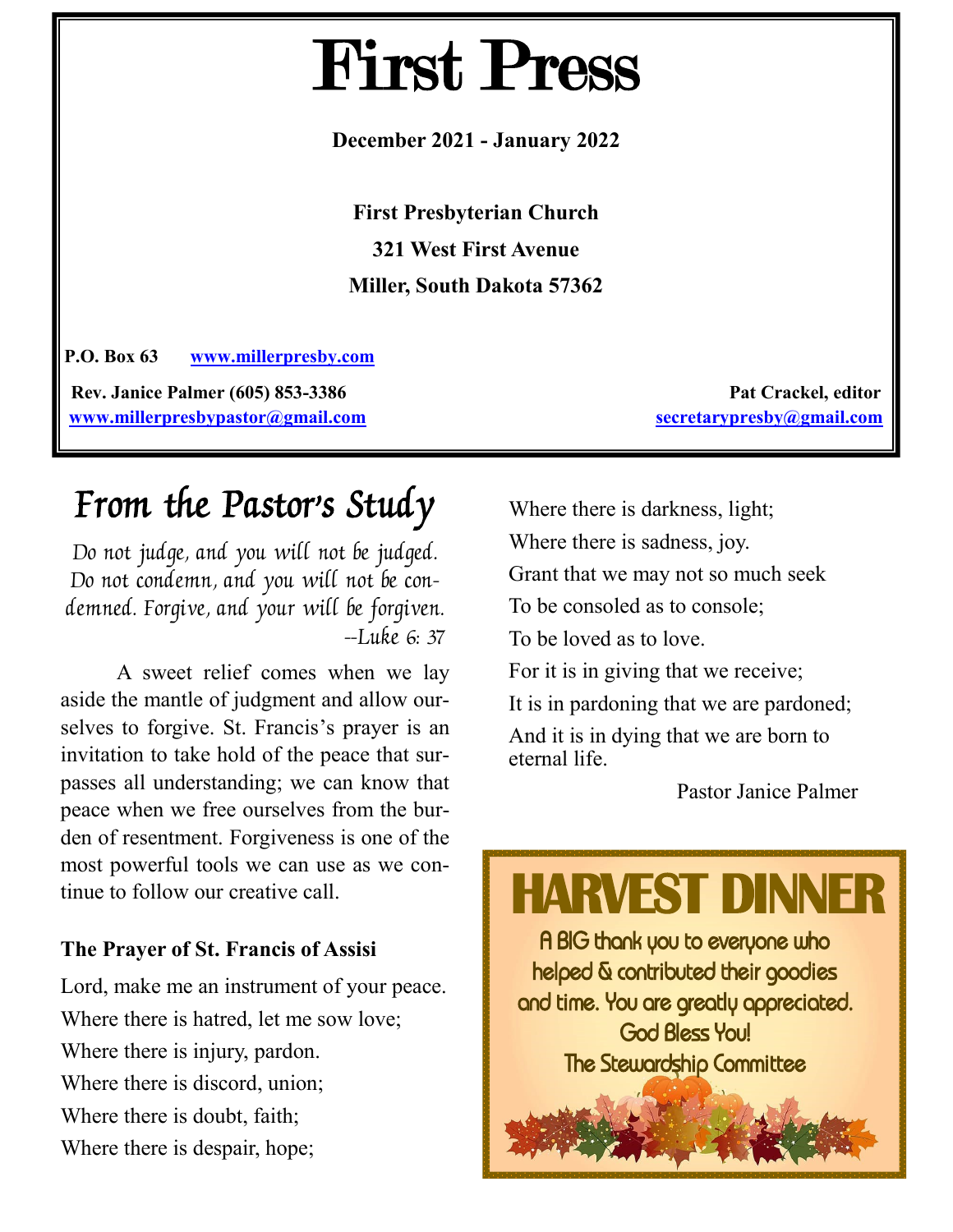## **SESSION REPORT**

Session held its regular meetings on October 13<sup>th</sup> and November 10th in the Campbell Library. Session also held a special meeting on November 2nd with Presbytery liaison, Pastor Kathy Saxbury

#### **Communion**

Served 57 on October 3rd

#### **Weddings**

Kylie Selting and Wyatt Johnson October16, 2021

**Harvest Dinner was a huge success! A special thank you to all who helped and/or participated. A great time was had by all.**



PW is going strong. We are serving funeral lunches again. If you get a call to help with one –either working at them or furnishing food, please do so if you are able. There will be Bible study Fellowship on December 15th and again in January on the 3rd Wednesday of the month in the Church basement. Please consider joining the group for learning more about the Bible and some great fellowship. If you have any suggestions as to what we can do to make our group stronger and more active, please let Charlene Beckett or Dawn Haar know. We are always looking for new activities and ideas.

- Charlene Beckett, PW Chairman

### **Wanted!!**

## **Ushers and Greeters**

We are in need of people to serve as ushers and greeters in the Church. Greeters are weekly and ushers are monthly jobs. (If you can't be here some Sunday(s), please let the office or someone know so we can find replacements easily. Please consider saying yes if you are asked to serve in these positions. These positions really contribute to our services. Thank you!

## **Remember** –

These things are important to the life of our Church:

- Church attendance
- Involvement in Church activities and services
- Contributing time and talents
- Enjoying fellowship with each other
- Reaching out to others to come to Church.

Without these -

our Church will not keep growing.

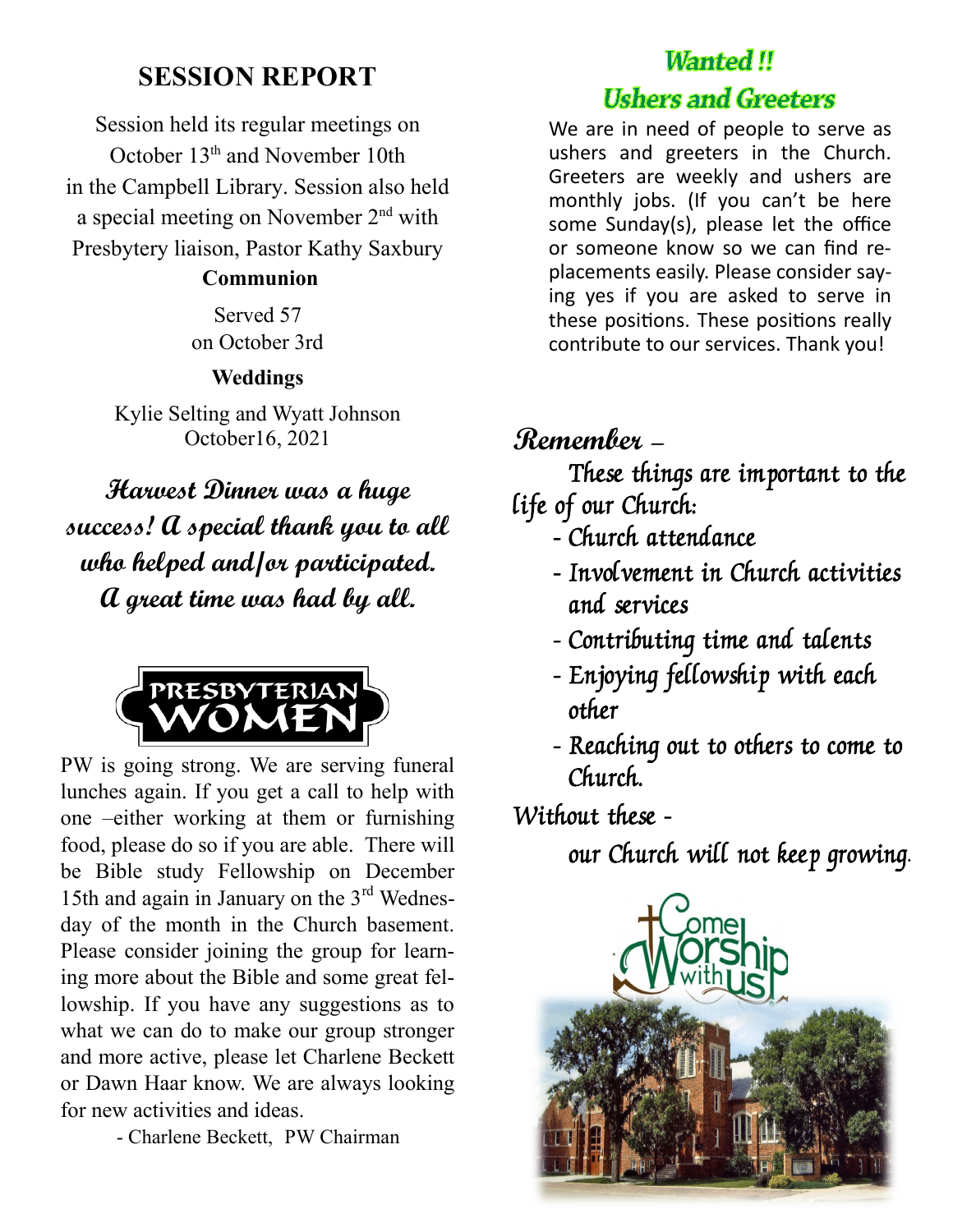

The bell choir has been practicing on Wednesday evenings at 5:45. We are preparing for the Christmas concert to be held on Sunday, December  $12^{th}$ , at 4:00. We also plan to play during worship on that Sunday. New members include Hannah Caffee, Dawn Haar, and Shelly Wieseler. We are still looking for a couple of players, so if you are interested, please speak to any member or the director. -- Ray Caffee, Director



Sanctuary Choir Report

We are happy to welcome Brian Winter to our choir. He is a welcome addition to our group. As always, we welcome anyone who is interested in singing with us.

All are welcome to enjoy the Christmas concert of the First Presbyterian Church Sanctuary Choir and Bell Choir on Sunday afternoon, December 12, at 4:00 p.m. Relax as the slowly setting sun warms the sanctuary by the light through the beautiful west windows. The Summer - Janice Palmer

## **Christian Education**

But the angel said to them "Do not be afraid; for see – I



am bringing you good news of great joy for all the people: to you is born this day in the city of David, a Savior, who is the Messiah, the Lord". Luke 2:10

We **thank** the Christian Education leaders and helpers for the great job they do in preparing and teaching their lessons. They take their ministries seriously and we are lucky to have them all as part of our church family.

Kevin Hofer, Sarah DeHaai, and the Junior Youth group helped the Sunday school students create ornaments and decorate the Christmas tree for the fellowship hall on November 21st.

The senior high youth group purchased a live tree from a tree farm and will be decorating the sanctuary for Christmas soon.

A big **THANK YOU** to Kelly Wagner and Laura Duxbury who have been working hard on the Sunday school Christmas program so far. More information on the program to come at a later date. The Christmas Program has been scheduled for Sunday, Dec 19th during worship.

#### **Sunday School Schedule:**

**There WILL BE Sunday school on Dec. 19th after the program.**

**Wednesday, Dec. 22nd – NO WEDNESDAY NIGHT CLASS**

**Sunday, Dec. 26th – NO SUNDAY SCHOOL**

**Wednesday, Dec. 29th – NO WEDNESDAY NIGHT CLASS**

**Sunday, Jan. 2nd and Wed. Jan. 5th classes RESUME** 

**Submitted by Stephanie Edwards**